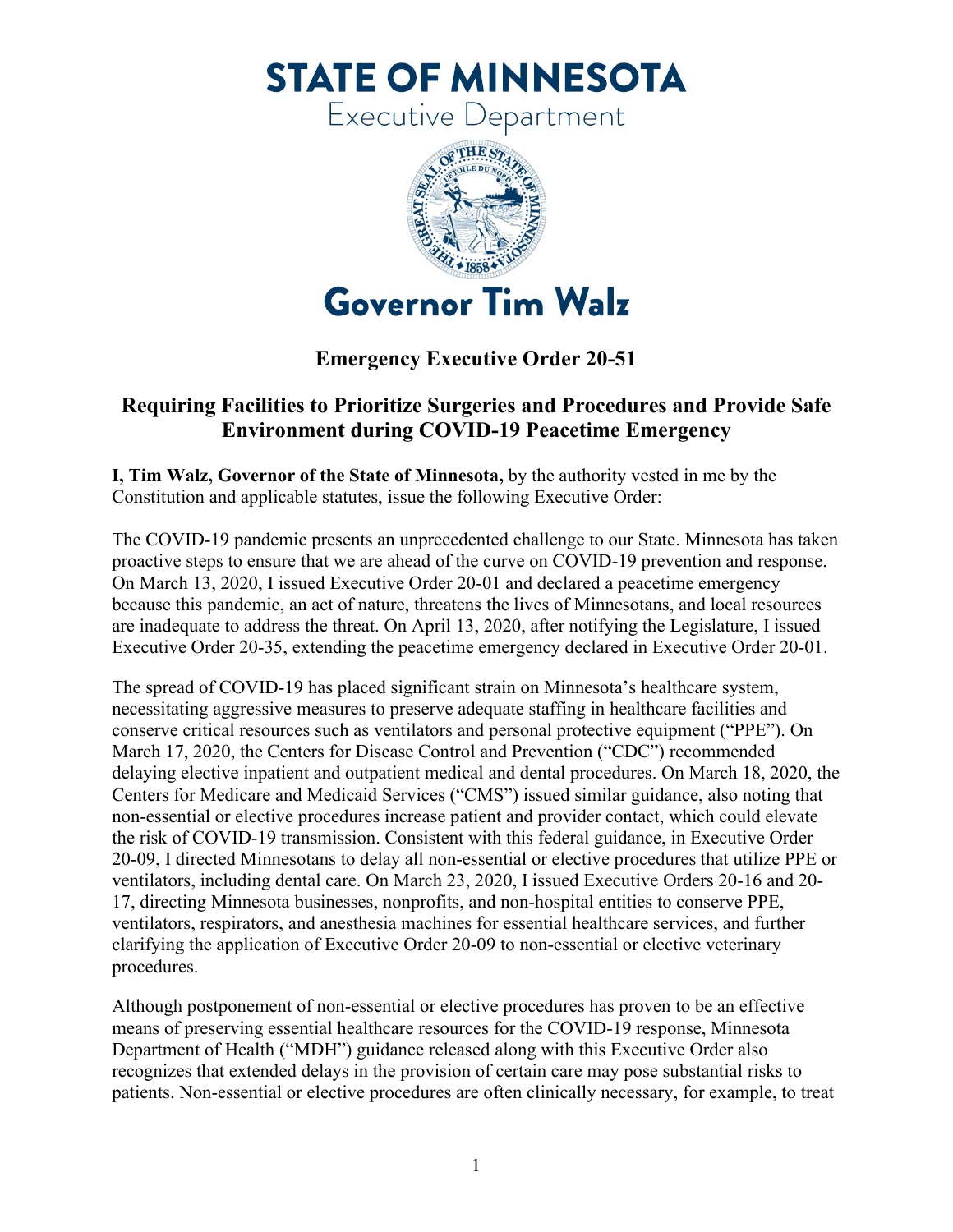2020, CMS issued "Phase I" guidance encouraging states to resume the provision of nonchronic pain and conditions or to prevent, cure, or slow the progression of diseases. On April 19, essential, non-COVID-19 care to patients as clinically appropriate and within states, localities, or facilities that have the resources to provide such care and the ability to quickly respond to a surge in COVID-19 cases, if necessary. The guidance recommends careful planning and preparation, including ongoing monitoring of state and regional COVID-19 cases and symptoms and ensuring adequate availability of healthcare facilities, workforces, testing, and supplies.

 providing a wider range of clinically necessary care. This Executive Order is designed to allow response; develop criteria for determining which procedures should proceed during the COVID- 19 pandemic; and provide a safe environment for facility staff, patients, and visitors. Since the issuance of Executive Orders 20-09, 20-16, and 20-17, Minnesota has made and continues to make significant headway in securing additional PPE and improving testing and hospital surge capacity, which now allows our healthcare facilities to take important steps toward hospitals, ambulatory surgical centers, and clinics (collectively, "facilities" or "healthcare facilities")—whether veterinary, medical, or dental—to resume the provision of many currentlydelayed procedures once facilities have adequately planned to prioritize the ongoing COVID-19

In Minnesota Statutes 2019, section 12.02, subdivision 1, the Minnesota Legislature recognized the "existing and increasing possibility of the occurrence of natural and other disasters of major size and destructiveness" and conferred upon the Governor the emergency and disaster powers provided in Chapter 12 to "ensure the preparations of this state will be adequate to deal with disasters," to "generally protect the public peace, health, and safety," and to "preserve the lives and property of the people of the state." Pursuant to Minnesota Statutes 2019, section 12.21, subdivision 1, the Governor has general authority to control the State's emergency management as well as carry out the provisions of Minnesota's Emergency Management Act. Pursuant to subdivision 3 of that same section, the Governor may "make, amend, and rescind the necessary orders and rules to carry out the provisions" of Minnesota Statutes 2019, Chapter 12. When approved by the Executive Council and filed in the Office of the Secretary of State, such orders and rules have the force and effect of law during the pendency of a peacetime emergency. Any inconsistent rules or ordinances of any agency or political subdivision of the State are suspended during the pendency of the emergency.

For these reasons, I order as follows:

- 1. Beginning on May 10, 2020 at 11:59 p.m., healthcare facilities providing procedures that utilize PPE or ventilators—whether veterinary, medical, or dental—must complete the requirements set forth in this Executive Order.
- 2. Pursuant to Minnesota Statutes 2019, section 12.21, subdivision 3, Executive Orders 20-09 and 20-17 are rescinded as of May 10, 2020 at 11:59 p.m.
- 3. Effective May 10, 2020 at 11:59 p.m., paragraph 3 of Executive Order 20-16 is amended by the following deletions (indicated by strikethroughs):

Any Minnesota business, nonprofit, or non-hospital health care facility must refrain from using any such consumable equipment other than for use in delivering critical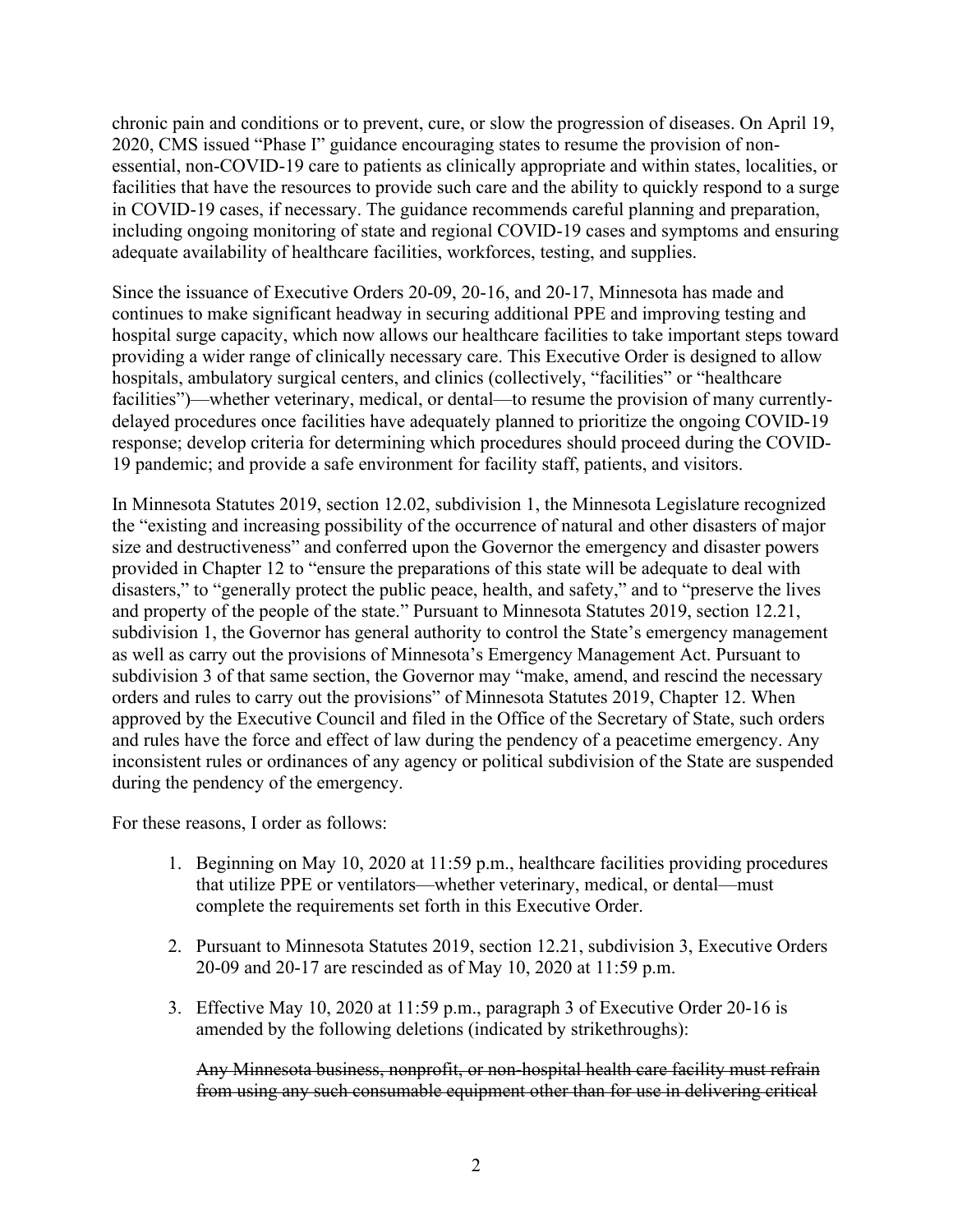health care services or essential services requiring such equipment, and must either donate it to a local coordinating entity or prepare for the possibility of being asked to donate or sell it for use by critical health care workers.

4. Paragraph 5 of Executive Order 20-16 is amended by the following additions (indicated by underlined text) and deletions (indicated by strikethroughs):

section 13.37, information supplied under this Executive Order is classified as Notwithstanding any statute or rule to the contrary, information supplied under this Executive Order will be classified as nonpublic data and remain classified as such until the end of the peacetime emergency declared in Executive Order 20-01. Pursuant to the Minnesota Government Data Practices Act, Minnesota Statutes 2019, nonpublic security information.

- 5. This Executive Order does not restrict telehealth services. The use of telehealth service options is strongly encouraged whenever possible.
- 6. **Requirement for facilities that offer procedures that utilize PPE or ventilators.**  Any facility that offers procedures that utilize PPE or ventilators must develop and implement an internal oversight structure and written plan (collectively, "Plan") establishing criteria for determining whether a procedure should proceed during the COVID-19 pandemic, for prioritizing procedures, and for ensuring a safe environment for staff, patients, and visitors. Detailed Plan requirements are set forth in the MDH guidance *Requiring Facilities to Prioritize Surgeries and Procedures and Provide Safe Environment during COVID-19 Peacetime Emergency* ("Plan Guidance"), available at:

[https://www.health.state.mn.us/diseases/coronavirus/hcp/guidesurgery.pdf](https://www-dev2.health.state.mn.us/diseases/coronavirus/hcp/guidesurgery.pdf) 

- a. **Plan contents.** As set forth in the Plan Guidance, at a minimum, each Plan must adequately address the following areas:
	- related resources and care and associated risks of COVID-19 i. **Prioritization of procedures.** The Plan must require, for each procedure, an assessment of the risks and benefits of conducting the procedure during the COVID-19 pandemic. Any decisions regarding whether to proceed with the procedure must be based on professional medical, veterinary, or dental judgment; must prioritize cases that pose a high risk to the patient if the procedure is delayed; and must consider the need for pre- and post-operative care, including the availability of transmission. The Plan must incorporate criteria and guidance from MDH, CDC, CMS, and professional licensing boards regarding appropriate prioritization of procedures, as detailed in the Plan Guidance.
	- ii. **Community considerations.** The facility must collaborate with other stakeholders and facilities in the same community—including the applicable regional health care coalition—to ensure adequate supplies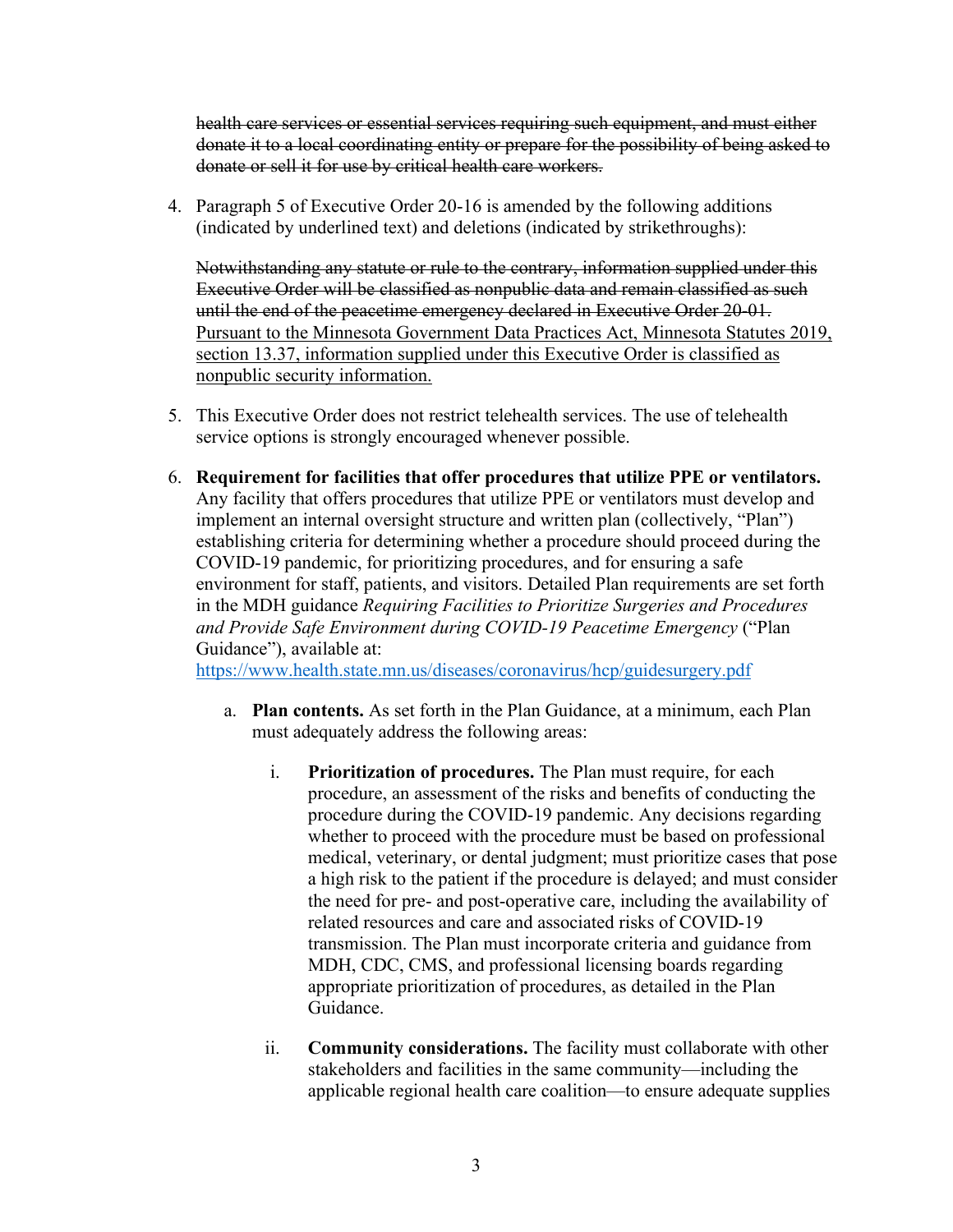and capacity are available to respond to a potential surge in COVID-19 cases without resorting to crisis standards of care. The Plan must address the reduction or cessation of low- and medium-priority procedures in the event of a surge in COVID-19 cases.

- patients prior to conducting a procedure or assume that all patients are iii. **Adequate screening and testing.** The facility must develop protocols to screen all staff, patients, and visitors for symptoms of COVID-19. Except for patients seeking care on an emergency basis or for COVID-19, the facility must not allow symptomatic patients, staff, and visitors into the facility or to remain in the facility once such symptoms are detected. Staff must be screened at the beginning of each shift. Additionally, a facility must either develop a protocol for testing potentially COVID-19 positive and take all attendant precautions. Any testing protocols must be developed in accordance with the considerations outlined in the Plan Guidance.
- membranes that carry a high risk of aerosol transmission must be iv. **Use and supply of PPE.** The facility must follow and ensure professionals and staff are trained on up-to-date MDH, CDC, and professional licensing board recommendations for the use of PPE and conduct routine compliance audits. Procedures on the mucous performed with great caution and utilize appropriate respiratory protection (*i.e.*, a face shield and a N95 or higher-level respirator). The facility must also develop PPE conservation methods consistent with MDH and CDC guidance.
- v. **Commercial sources of PPE.** The facility must ensure that PPE supply reserves and commercial (non-public) PPE supply chains are adequate to meet the facility's non-COVID-19-related PPE needs, taking into account the possibility of a surge in COVID-19 cases. This requirement means the facility is not permitted to seek additional PPE from public reserves for use in non-COVID-19 procedures performed as a result of this Executive Order. Moreover, the facility's commercial PPE supply chain should be open and continuous to the extent practicable, and the facility must have a sufficient number of days' supply in the facility's own reserves to account for potential commercial supply shortages and COVID-19 surges.
- vi. **Social distancing and other infection prevention measures.** As detailed in the Plan Guidance, the facility must implement protocols and physical measures to provide for social distancing; separate and minimize crossover between COVID-19 and non-COVID-19 areas and units to the extent possible; reduce unnecessary contact and interactions between staff, patients, and visitors; clean and disinfect spaces; and require facility patients and visitors to wear source-control facemasks, which the facility must be prepared to provide when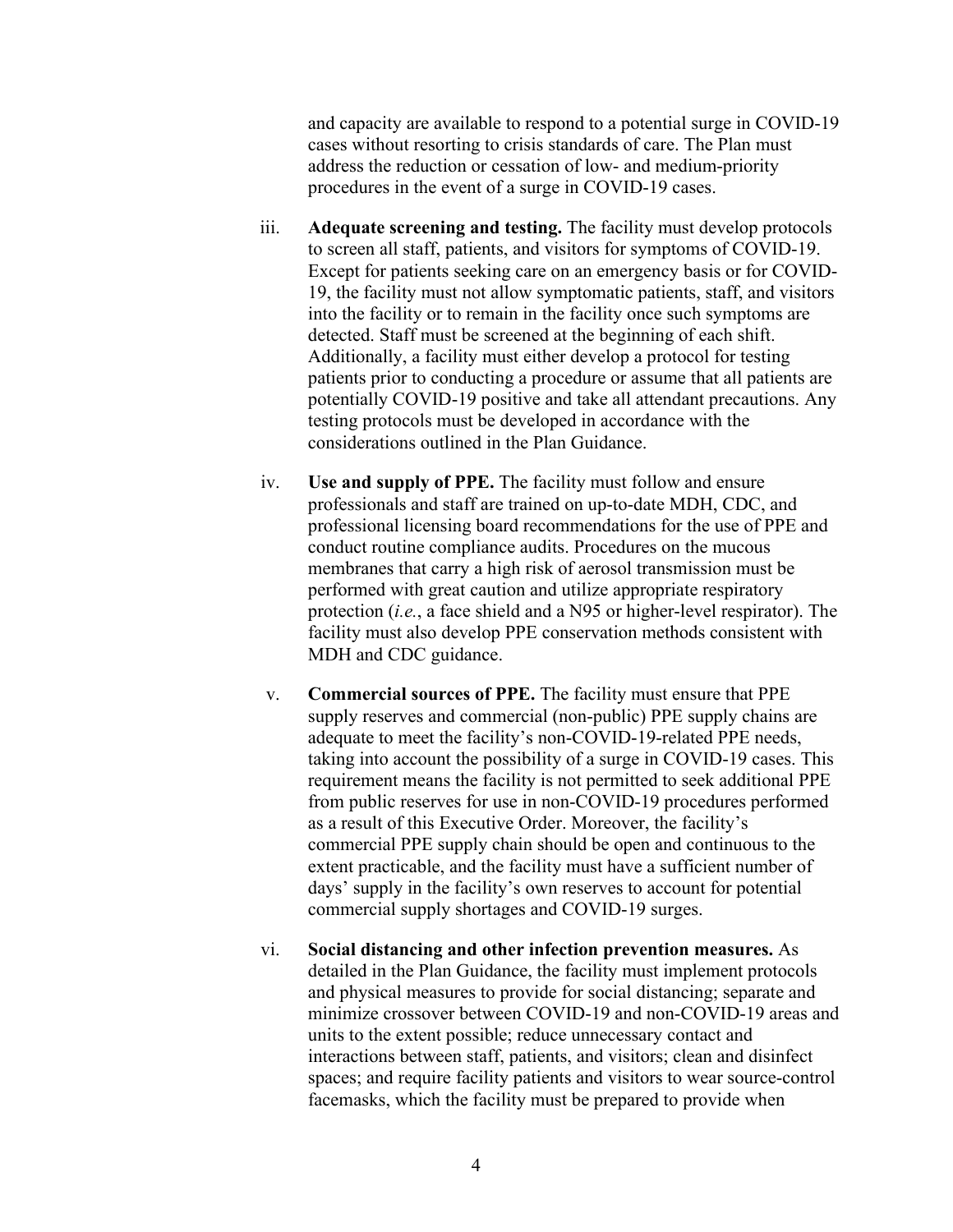necessary. The protocols and measures must include evidence-based standards for the control and prevention of infection, and the facility must train staff on the protocols and measures and conduct regular audits to ensure compliance.

- in the case of veterinary procedures, each patient's owner) must be symptoms of COVID-19, or if the facility or service area requires vii. **Patient consultation.** Before undergoing a procedure, each patient (or, informed of the risks of COVID-19 transmission that are associated with the procedure, and the possibility that the procedure may be cancelled on short notice if the patient tests positive for or experiences additional capacity to address COVID-19.
- b. **Availability to regulatory authorities.** Upon request, the facility must make its Plan available to MDH or the facility's licensing authority. In the event of a complaint or dispute related to a facility's Plan, MDH, in consultation with applicable professional licensing authorities, is authorized to determine whether the Plan adequately implements the Plan Guidance.
- c. **Worker Protections.** Existing federal and Minnesota laws, including Minnesota Statutes 2019, Chapter 182, provide the following protections to workers in facilities:
	- employer may discriminate or retaliate in any way against a worker i. Pursuant to Minnesota Statutes 2019, section 182.654, subdivision 9, and Code of Federal Regulations, title 29, section 1977.9(c), no communicating orally or in writing with management personnel about occupational safety or health matters related to COVID-19, including asking questions or expressing concerns.
	- ii. Pursuant to Minnesota Statutes 2019, section 182.654, subdivision 11, workers have the right to refuse to work under conditions that they, in good faith, reasonably believe present an imminent danger of death or serious physical harm. This includes a reasonable belief that they have been assigned to work in an unsafe or unhealthful manner with an infectious agent such as COVID-19. No employer may discriminate or retaliate in any way against a worker for their good faith refusal to perform assigned tasks if the worker has asked the employer to correct the hazardous conditions but they remain uncorrected. These situations should be immediately reported to the Minnesota Department of Labor and Industry ("DLI").
	- iii. Pursuant to Minnesota Statutes 2019, section 182.654, subdivisions 8 and 9, workers and authorized representatives of workers have the right to request that DLI conduct an inspection of their workplace if they believe that a violation of a safety or health standard that threatens physical harm exists or that an imminent danger exists. No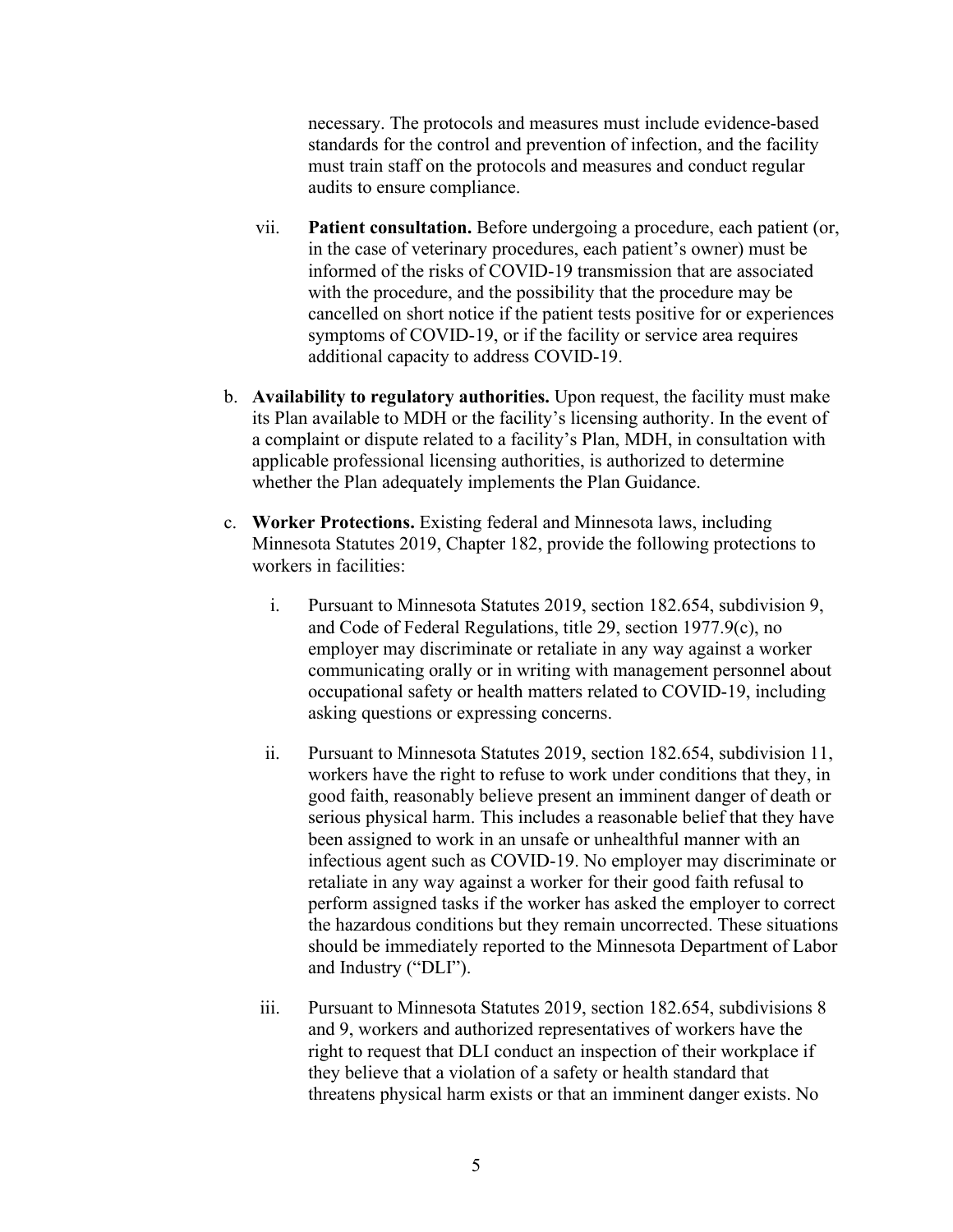employer may discriminate or retaliate in any way against a worker because such worker has requested an inspection or exercised any other right under Minnesota Statutes 2019, Chapter 182.

- iv. DLI has authority to receive complaints about violations of paragraphs 6.c.i to 6.c.iii and enforce these provisions using the procedures contained in Minnesota Statutes 2019, section 182.669, including awards of backpay and compensatory damages.
- professional licensing authorities, or any other state facility regulatory or licensing authorities may enforce this order against a facility or provider that d. **Enforcement.** Under existing law and authority, MDH, applicable fails to implement the Plan Guidance, fails to adhere to the facility's Plan, or that retaliates against patients, visitors, or staff who raise safety and health concerns that relate to the Plan Guidance. DLI may issue citations, civil penalties, or closure orders to places of employment with unsafe or unhealthy conditions, and DLI may penalize employers that retaliate against workers who raise safety and health concerns.
- e. **Penalties.** The regulatory and licensing actions authorized under paragraphs 6.b to 6.d supersede the penalties prescribed by Minnesota Statutes 2019, section 12.45.

Pursuant to Minnesota Statutes 2019, section 4.035, subdivision 2, and section 12.32, this Executive Order is effective immediately upon approval by the Executive Council. It remains in effect until the peacetime emergency declared in Executive Order 20-01 is terminated or until it is rescinded by proper authority.

A determination that any provision of this Executive Order is invalid will not affect the enforceability of any other provision of this Executive Order. Rather, the invalid provision will be modified to the extent necessary so that it is enforceable.

Signed on May 5, 2020.

 $\frac{1}{2}$ , m/al

**Tim Walz**  Governor

Filed According to Law:

\_\_\_\_\_\_\_\_\_\_\_\_\_\_\_\_\_\_\_\_\_\_\_\_\_\_\_\_\_\_\_\_\_\_\_\_\_

**Steve Simon**  Secretary of State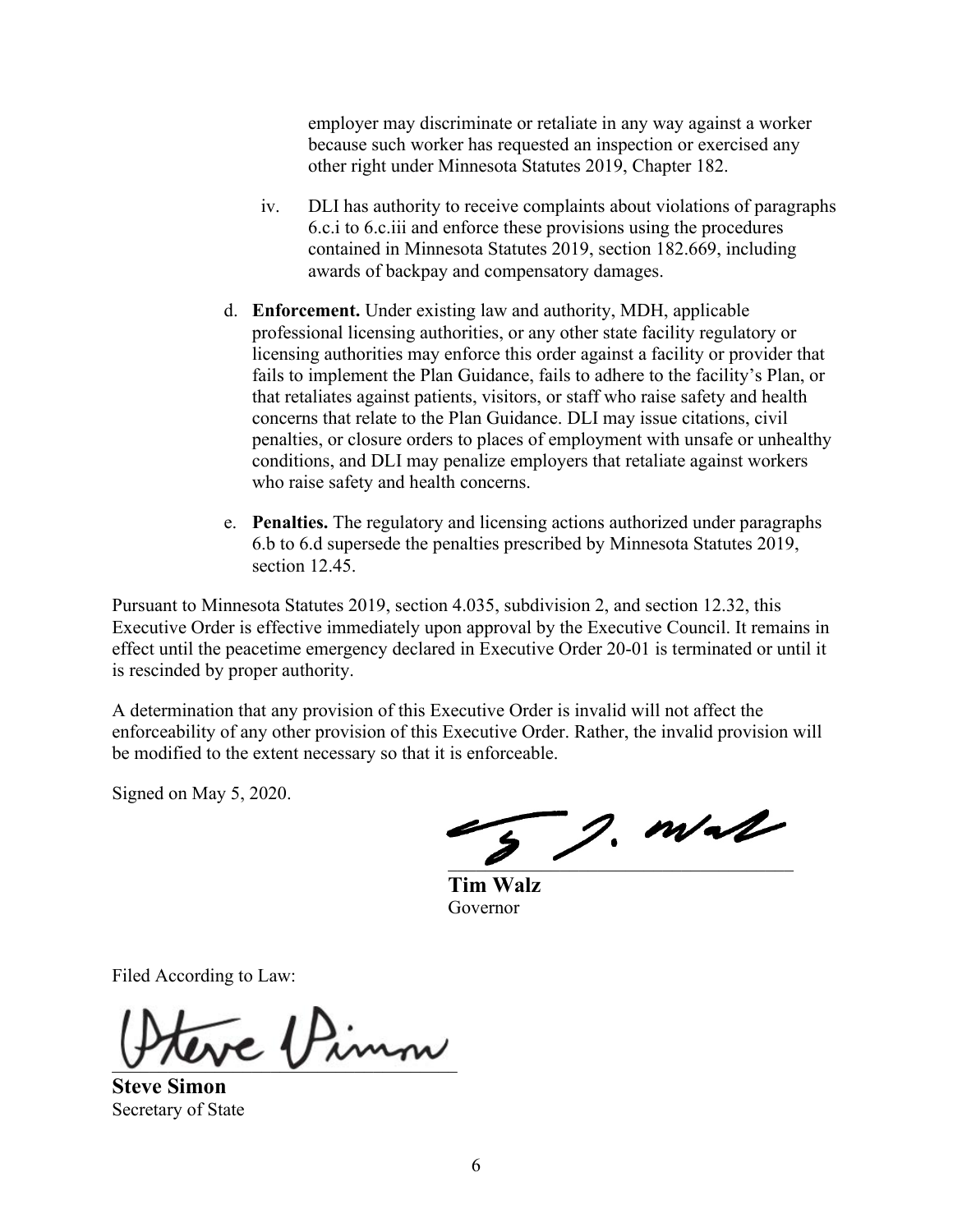Approved by the Executive Council on May 6, 2020:

 $\partial \det(1+\lambda)$ avis

**Alice Roberts-Davis**  Secretary, Executive Council

Filed on May 6, 2020 Office of the Minnesota 7 Secretary of State, Steve Simon